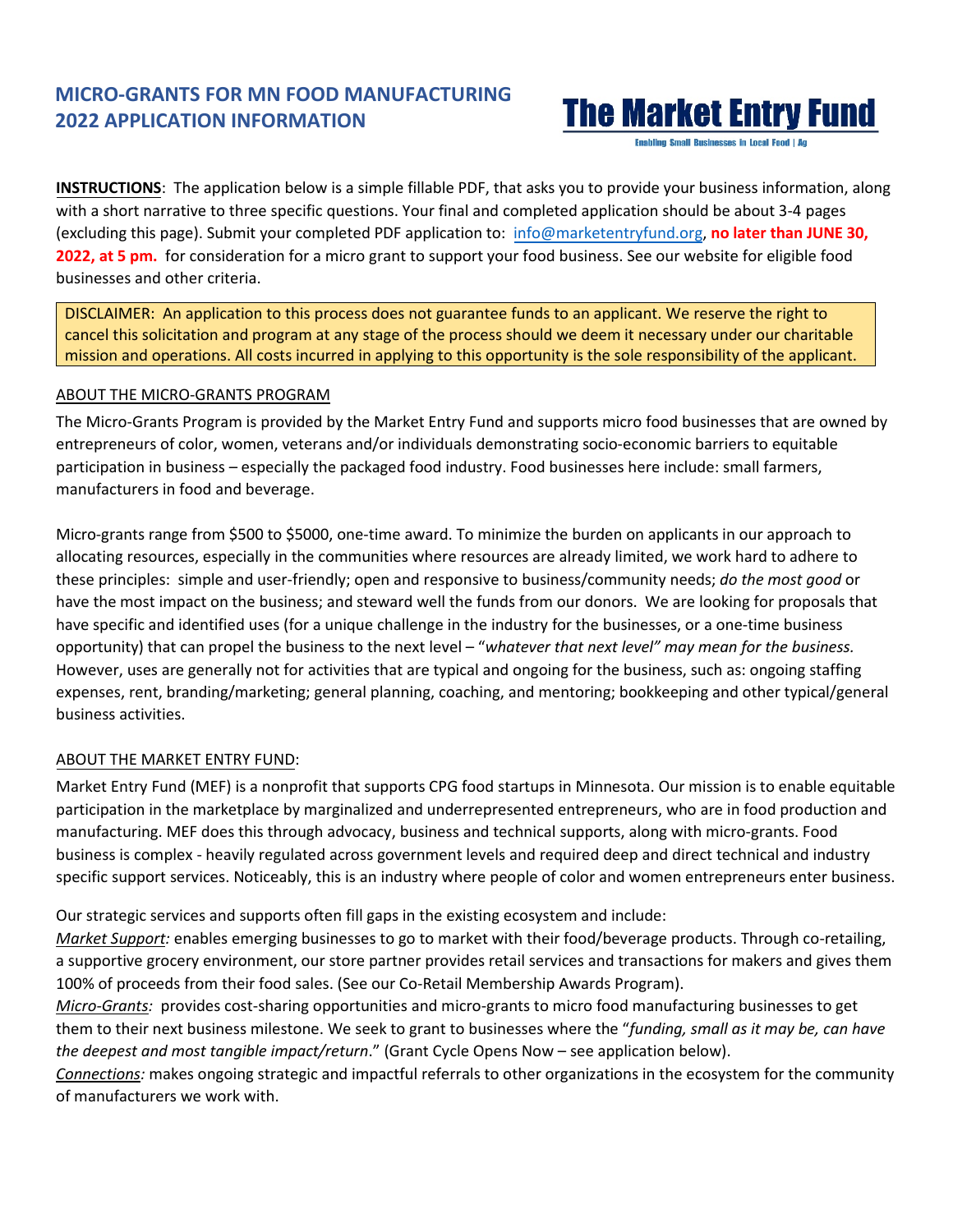### **APPLICATION FOR A BUSINESS MICRO-GRANT**

|                                                | Tel: __________________________________ Email: _________________________________ |                                             |  |
|------------------------------------------------|----------------------------------------------------------------------------------|---------------------------------------------|--|
| <b>Business Information</b>                    |                                                                                  | Upload Logo Here                            |  |
|                                                |                                                                                  |                                             |  |
|                                                |                                                                                  |                                             |  |
|                                                |                                                                                  |                                             |  |
| (Where mail can be received for the business.) |                                                                                  |                                             |  |
|                                                | Product Category: Sauces/Dressings                                               |                                             |  |
| (Select the best description your product.)    |                                                                                  |                                             |  |
| How much are you requesting?                   |                                                                                  | (Grant awards range between \$500 - \$5000) |  |

#### **Business Narrative**

1. Tell us about your business: *what has been your business experience? what is the story behind your*

*business? what are the opportunities and challenges? (Business Storytelling - 20 points)*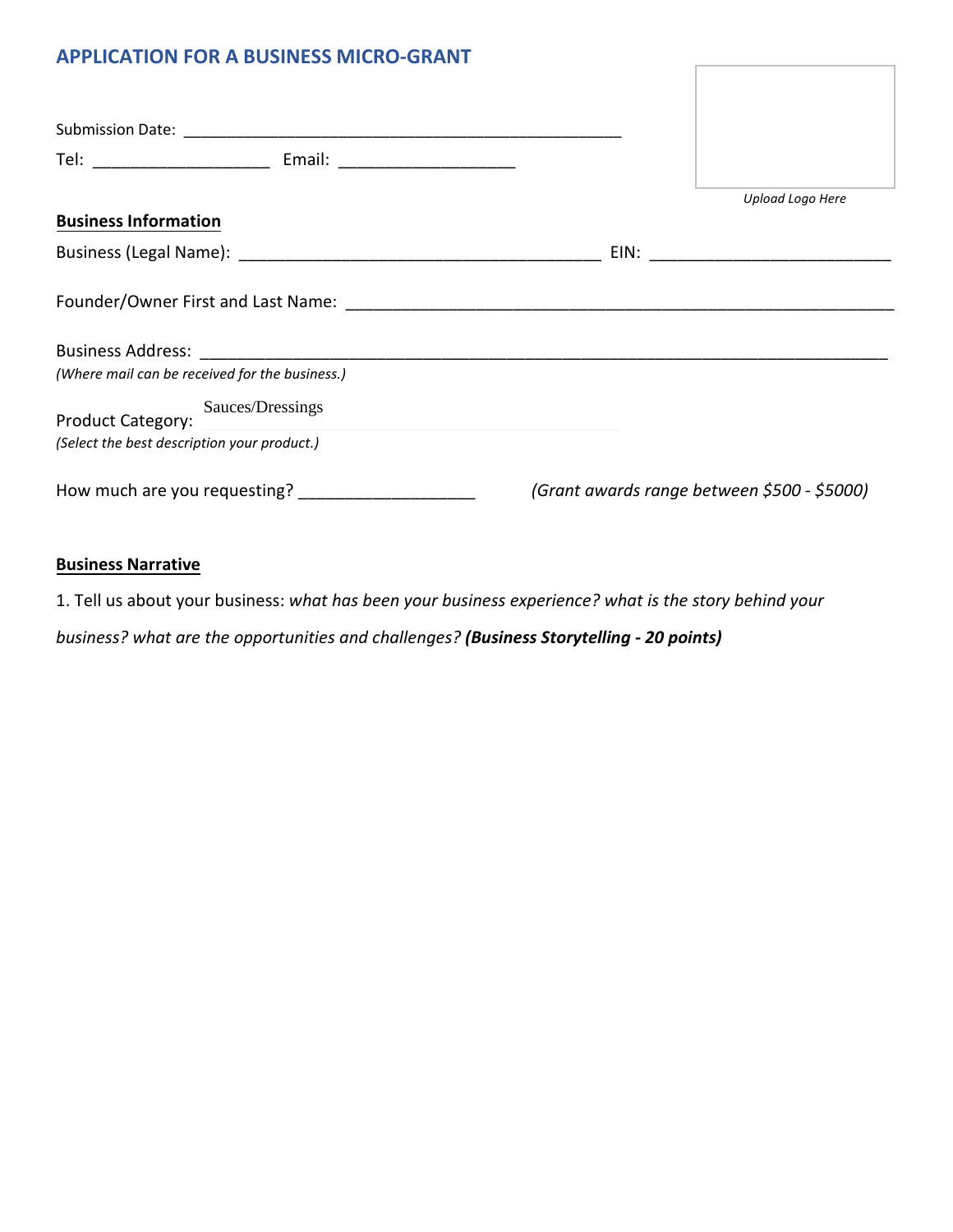2. Tell us what you would do with the grant money, if awarded. Be sure to provide clear context for how you plan to spend the grant and how that aligns with the business experience that have described above). *(Strategic Use of Revenue: 30 points)*